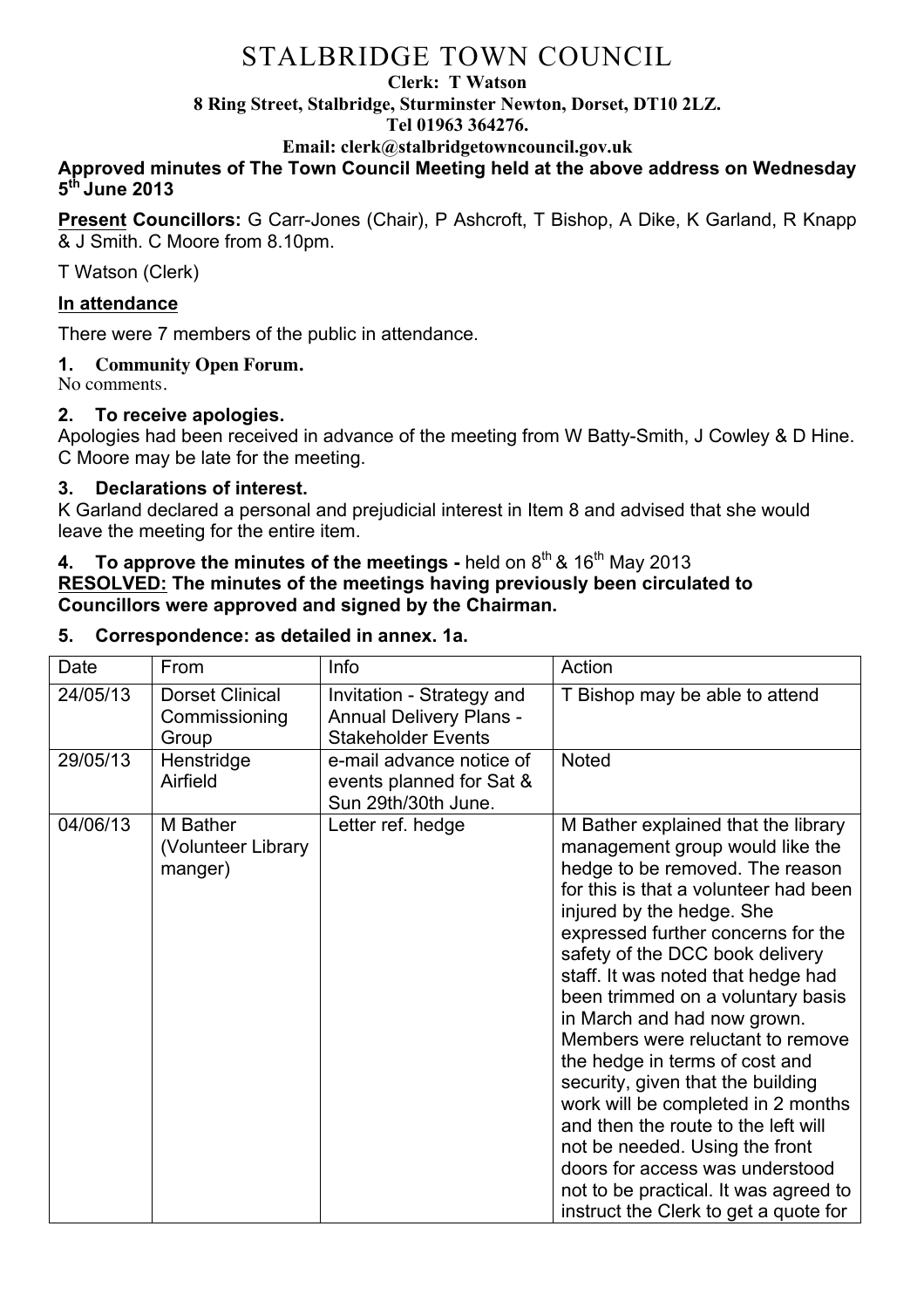**Clerk: T Watson** 

**8 Ring Street, Stalbridge, Sturminster Newton, Dorset, DT10 2LZ.**

**Tel 01963 364276.** 

#### **Email: clerk@stalbridgetowncouncil.gov.uk**

|          |                   |                           | cutting back the hedge. If<br>reasonable to proceed with the<br>works as the hedge is a health and |
|----------|-------------------|---------------------------|----------------------------------------------------------------------------------------------------|
|          |                   |                           | safety risk.                                                                                       |
| 04.06.13 | Stalbridge School | Offer of opportunity to   | Agreed to take a half page for                                                                     |
|          | <b>PTA</b>        | have an entry in the Fete | consultation on outdoor Gym                                                                        |
|          |                   | programme.                | equipment.                                                                                         |

**6. To consider the provision of tools & risk assessments in conjunction with volunteer footpath maintenance in Stalbridge and give further instruction. G Carr-Jones**

J Wardell explained that as funding for the co-ordinator had been withdrawn the volunteer ranger scheme which had not got off the ground, however she had received some training. The offer is to cut back soft vegetation on footpaths, if the TC are able to provide public liability insurance. The Clerk advised that this was possible if the work is carried out with TC tools and the appropriate risk assessments were in place. J Wardell advised that the cost of a set of tools would be approx. £100. Members were very grateful for the kind offer.

**RESOLVED: It was proposed and unanimously agreed that the TC would provide risk assessment and tools to the maximum value of £125.00 for J Wardell to carry out clearing of soft vegetation from footpaths on a voluntary basis.**

## **7. To receive a grant funding application from the Youth Club.**

Members were disappointed that there was no one present for the Youth Club to answer questions. It was noted that the application for £2,500 was for the same amount as that made in October 2012. At that point members were concerned at the lack of contents insurance. Subsequent to a meeting arranged by the TC with Hall Committee representatives it had been confirmed that it was not possible for items that belonged to the Youth Club to be covered on the Halls contents insurance policy. It was noted that therefore the Youth Club would have to resolve their own contents insurance and this did not appear to have been addressed. Members felt that the figure applied for was a substantial amount of the total general grant fund and given the lack of insurance contents cover members were reluctant to invest TC funds. However members were keen to help the club to be financially stable. As their previous efforts to get a rental reduction from the Hall Management Committee had been unsuccessful they were resigned to the fact that should they make a donation to cover rental costs this would effectively be a grant to Hall funds.

#### **RESOLVED: It was proposed to make a grant of £1,500 to cover hall rental and broadband costs.**

## K Garland left the meeting

**8. To receive a recommendation from the Working Group and resolve the award and term of the Town Orderly contract for Stalbridge.**

The Clerk advised that the specification had been sent to the three parties who had expressed an interest at the end of April. A further reminder to the two non responders had been sent in the second week in May. On the 22<sup>nd</sup> May the working group met to review the tenders and only 1 had been submitted from IK Services**.** 

G Carr-Jones advised that the working group considered that the IK service quote represented a saving on the previous cost for the service from GTC and offered an enhanced service over and above that received previously. C Moore advised that he was very happy with the interim service that has been offered and that the tender represented very good value. Based on this, members of the working group had no hesitation in recommending that IK Service be appointed on a 2 year contract based on the tender received. It was noted that a late tender had been received on the day of the meeting. All members present felt that it was not appropriate to consider this as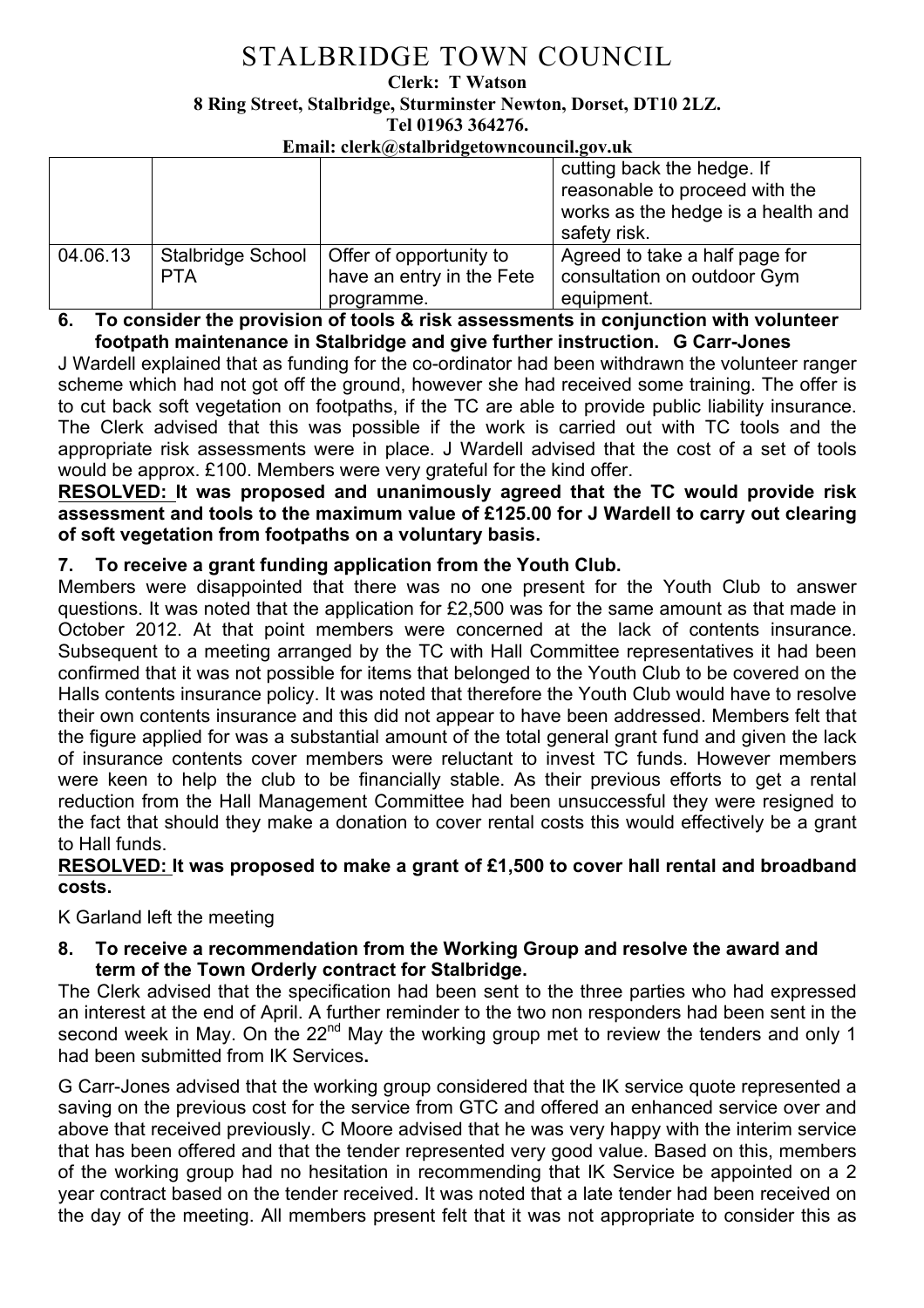#### **Clerk: T Watson**

#### **8 Ring Street, Stalbridge, Sturminster Newton, Dorset, DT10 2LZ.**

**Tel 01963 364276.** 

#### **Email: clerk@stalbridgetowncouncil.gov.uk**

the other tender had been opened and it was not beyond the realms of possibility that details could be in the public domain.

**RESOLVED: It was proposed and unanimously agreed that IK Services by appointed to provide Stalbridge Street Orderly services for a 2 year period based on the quote provided.**

K Garland returned to the meeting.

**9. To resolve the arrangements for the storage and collection of waste from the Stalbridge litter bin collections.**

The Clerk advised that the current arrangement is that the bins are emptied as close to the collection days of Monday & Wednesday, Saturday collections are intermittent though DWP have committed to them. The bags are left at the re-cycling area at Station Rd car park. In April DWP had offered to provide a lockable container for this waste, unfortunately subsequent to this they decided that this is only possible on a chargeable basis as commercial waste. Members considered other collection points and methods of storage of the 30/40 bags per week.

**RESOLVED: It was proposed and agreed to instruct the Clerk to liaise with the Hall Committee regarding the possibility of putting a lockable container on the hall land and C Moore offered to investigate container costs.**

#### **10. To approve the terms of reference for the Community Travel Exchange Group. instruction.**

The Clerk apologised for omitting to bring draft copies and the item was deferred to the July meeting.

## **11. To review the subjects put forward at the Town Meeting and give further instruction.**

The Clerk advised that during open forum at the Town Meeting the following issues were brought forward:

Publicity to stop people dropping litter with a particular focus on the outer routes to Stalbridge. - Members were unsure how publicity to stop people dropping litter could be effective.

The problem of the camber of pavements to users of mobility scooters. As a mobility scooter user Mr Turbull offered to do a survey of the Town in conjunction with D Hine.

Duck Lane parking problems – See item 12.

The progression of the trailway link to Stalbridge - The trailway group were due to meet to progress the project.

Litter in the area between Bakersfield and Pound Close adjacent to Dikes path. – The litter has been cleared.

## **12. To consider the progression of the issue of parking in Duck Lane and give further instruction. K Garland**

Residents present expressed extreme disappointment that this issue appears to be being ignored by DCC Highways. There was no sign of the bollard promised and it would be a good thing if the police enforced the highway code in relation to parking in the area.

G Carr-Jones made assurances that the TC had done everything in its power to resolve the matter. The Clerk advised members of the eleven point diary of communication, which had received only two responses from DCC Highways. The issue had been highlighted a priority at the Team Board North Dorset meeting on the 8th May and G Carr-Jones had drawn the matter to the attention of Matthew Piles (DCC traffic manger) who had committed to dealing with the issue, which was progressed on the 25th May. To date still no response had been received. Pauline Batstone (County Councillor) is due to have a meeting with A Brown of DCC Highways. The Clerk provided a diary of the communication for this.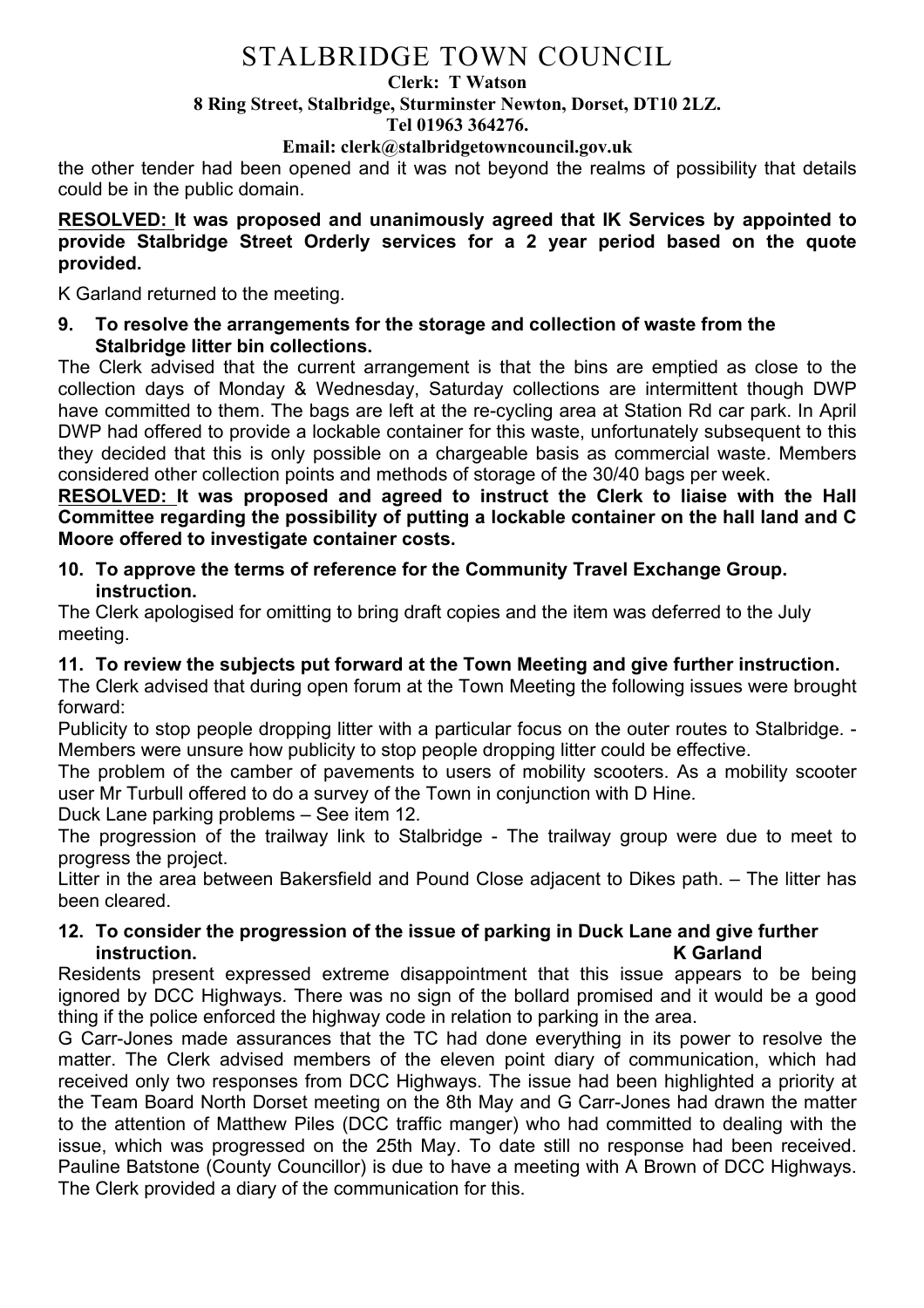## **Clerk: T Watson 8 Ring Street, Stalbridge, Sturminster Newton, Dorset, DT10 2LZ. Tel 01963 364276. Email: clerk@stalbridgetowncouncil.gov.uk**

**RESOLVED: There was general agreement to leave the matter with Pauline Batstone (County Councillor) to progress and report back.**

### **13. To approve the June issue of the Town Council newsletter. RESOLVED: The draft as present was approved with minor amendments.**

#### **14. Finance:**

### **a. To approve the accounts as presented in annex 1b. for payment.**

| Comax                                                                                                                                                 | 2 x Loo roll dispensers                                      | £98.36    |  |  |
|-------------------------------------------------------------------------------------------------------------------------------------------------------|--------------------------------------------------------------|-----------|--|--|
| <b>British Gas</b>                                                                                                                                    | WC's electricity 01/02/13- 01/05/13 Direct Debit             | £233.77   |  |  |
| <b>Total Gas &amp; Power</b>                                                                                                                          | Library gas 31/03/13-30/04/13 Direct Debit                   | £52.50    |  |  |
| <b>DCC</b>                                                                                                                                            | Additional library hours 12/10/12-11/02/13                   | £2,015.13 |  |  |
| <b>British Gas</b>                                                                                                                                    | Office electricity 31/03/13- 30/04/13 Direct Debit           | £127.37   |  |  |
| <b>Wernick Hire</b>                                                                                                                                   | Portacabin hire 01/06-30/06/13                               | £164.57   |  |  |
| The Play Inspection Co                                                                                                                                | Annual play inspections Jarvis Field & Jubilee play areas    | £180.00   |  |  |
| <b>North Dorset Electrical Services</b>                                                                                                               | Supply & install 1 x ground light & time switch cross lights | £886.80   |  |  |
| Prodigy PC                                                                                                                                            | 20% deposit IT System Hub                                    | £1,472.93 |  |  |
| Zurich                                                                                                                                                | Insurance premium 13/14                                      | £2,432.17 |  |  |
| T Watson                                                                                                                                              | Clerk Mileage Feb - March 2013                               | £11.93    |  |  |
| T Watson                                                                                                                                              | In lieu of stamps purchased                                  | £14.40    |  |  |
| <b>Tracey Watson</b>                                                                                                                                  | Salary June                                                  | £769.41   |  |  |
| HM Revenue & customs                                                                                                                                  | Tax & NI June                                                | £79.80    |  |  |
| <b>NDDC</b>                                                                                                                                           | Business rates 8 Ring Street June                            | £20.00    |  |  |
| T Watson                                                                                                                                              | In lieu of C/O mobile phone top up                           | £10.00    |  |  |
| <b>IK Services</b>                                                                                                                                    | Street & WC cleaning 29th April to 31st May                  | £1,575.33 |  |  |
| Ray Sharp                                                                                                                                             | Grass Cutting STC & NDDC 12/5-03/06/13                       | £722.00   |  |  |
| Gillingham Town Council                                                                                                                               | <b>Street Cleaning January 2013</b>                          | £1,646.65 |  |  |
| £16.20<br>Direct office Supplies<br>Copy paper<br>The Clerk advised that the D. Sharp bill included cutting the library slope grass y 2 at £25.00 and |                                                              |           |  |  |

The Clerk advised that the R Sharp bill included cutting the library slope grass x 2 at £25.00 and to path strips at the land adjacent to Pond Walk at £25.00

A payment of £22,065.60 had been made to Vining Bros in conjunction with the approved Hub Stage payment approved at the meeting 6th February.

### **RESOLVED: Proposed by T Bishop, seconded by A Dike and agreed that approval of the invoices as presented be made.**

## **15. Clerks report on matters arising.**

Pump on the Ring- R Foreshaw had advised that all the woodwork needs replacing. Like for like replacement would cost in the region of £200 including painting. It was also understood some repairs are needed to the metal parts of the pump which may require a blacksmiths expertise. Members requested the use of marine plywood.

War Memorial - Work on the war memorial works is due to start. This will be to repair the broken stones, re-fix the loose ones and brush off any loose moss etc.

Grass at the land adjacent to Pond Walk- R Sharp has cut 2 grass paths, the TC need to find someone with a tractor and topper for the rest. C Moore agreed to look into this.

Fly tipping at Station Road car park – This problem has become apparent and is raising concerns for the residents of Stapleford Court. I Kerr has spoken to residents of adjacent properties found depositing rubbish sacks and the Clerk has written to a Sherborne resident whose rubbish has been deposited at the site.